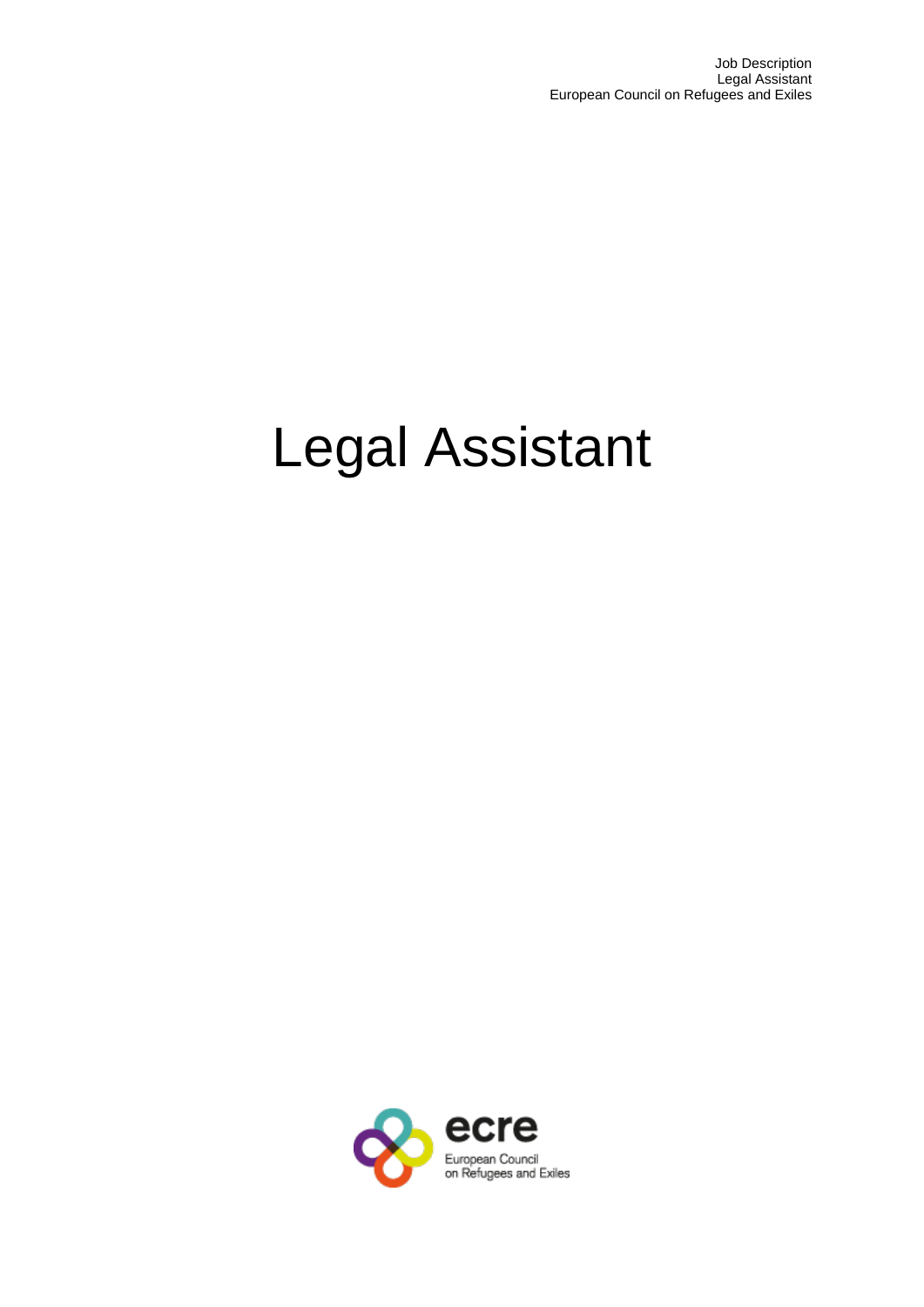**JOB TITLE**

Legal Assistant (intern)

# **REPORTS TO**

Senior Legal Officer or Legal Officer

### **DURATION**

6 months, subject to possibility of renewal

## **JOB PURPOSE**

The [Asylum Information Database](https://asylumineurope.org/) (AIDA) is a database managed by the European Council on Refugees and Exiles (ECRE), containing information on asylum procedures, reception conditions, detention and content of international protection across 23 countries. This includes 19 European Union (EU) Member States (Austria, Belgium, Bulgaria, Cyprus, Germany, Spain, France, Greece, Croatia, Hungary, Ireland, Italy, Malta, Netherlands, Poland, Portugal, Romania, Sweden, Slovenia) and 4 non-EU countries (Switzerland, Serbia, Turkey, United Kingdom). The overall goal of the database is to contribute to the improvement of asylum policies and practices in Europe and the situation of asylum seekers by providing all relevant actors with appropriate tools and information to support their advocacy and litigation efforts, both at the national and European level. These objectives are carried out by AIDA through the following activities:

- a. Country reports, updated on a yearly basis
- b. Comparative reports
- c. Fact-finding visits
- d. Legal briefings and statistical briefings

The Legal Assistant will mainly support the Senior Legal Officer and Legal Officer in the aforementioned activities and other tasks related to the management and development of the database, as well as providing any other support to the Advocacy Team as needed.

# **PLACE IN THE ORGANISATION**

**Team**: Advocacy Team **Reports to**: Senior Legal Officer or Legal Officer **Coordinates with**: Other ECRE staff

# **RELATIONSHIPS – INTERNAL**

Advocacy Team Legal Support and Litigation Team Communications Team

# **RELATIONSHIPS – EXTERNAL**

AIDA Experts (ECRE member organisations and other relevant partners) EU institutions and agencies, Member State authorities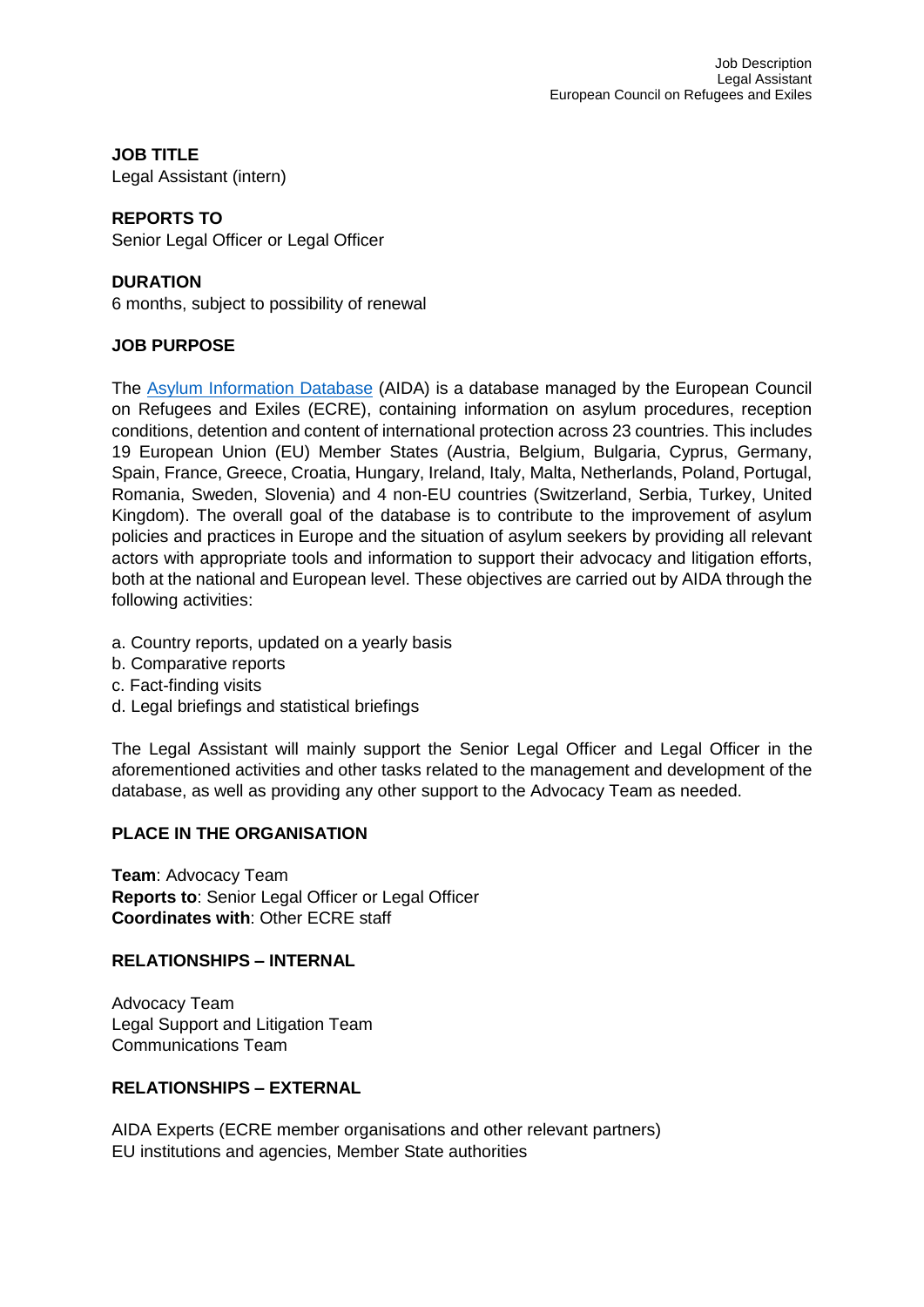#### **KEY RESPONSIBILITIES**

- 1. Edit and review country reports in coordination with AIDA experts, including uploading content on the AIDA website;
- 2. Assist the Senior Legal Officer and Legal Officer in researching and drafting comparative reports, legal briefings and statistical briefings;
- 3. Support the organisation and coordination of meetings of AIDA experts and other relevant events;
- 4. Draft news articles for the ECRE Weekly Bulletin, in coordination with the Communications team;
- 5. Assist in the running of internal ECRE meetings, including minute-taking;
- 6. Supporting and mobilising ECRE membership through AIDA, including through support in funding activities, information sharing and participation to external meetings;
- 7. Assisting the Legal Officer in work on and with the EU Asylum Agency (EUAA);
- 8. Assist with administrative / miscellaneous tasks as agreed with the Senior Legal Officer, Legal Officer and the Advocacy Team, including on the Common European Asylum System (CEAS) where appropriate.

#### **PERSON SPECIFICATION**

#### **Education**

*Required*: University degree in law; *Required*: Proven knowledge of international and EU asylum and human rights law; *Preferred*: Postgraduate degree in law, political science or other related field;

#### **Experience & Skills**

*Required*: Excellent use of Microsoft Office tools (Word, Excel) *Required*: Proven research skills, preferably including experience in comparative research; *Preferred*: Good knowledge of EU institutions;

#### **Languages**

*Required*: Excellent written and spoken English; *Preferred*: Fluency in other European languages;

#### **Essential Abilities & Personal Qualities**

*Required*: Excellent writing and legal drafting skills; *Required*: Attention to detail; *Required*: Ability to work independently and as part of a team; *Required*: Ability to meet short deadlines and work under pressure.